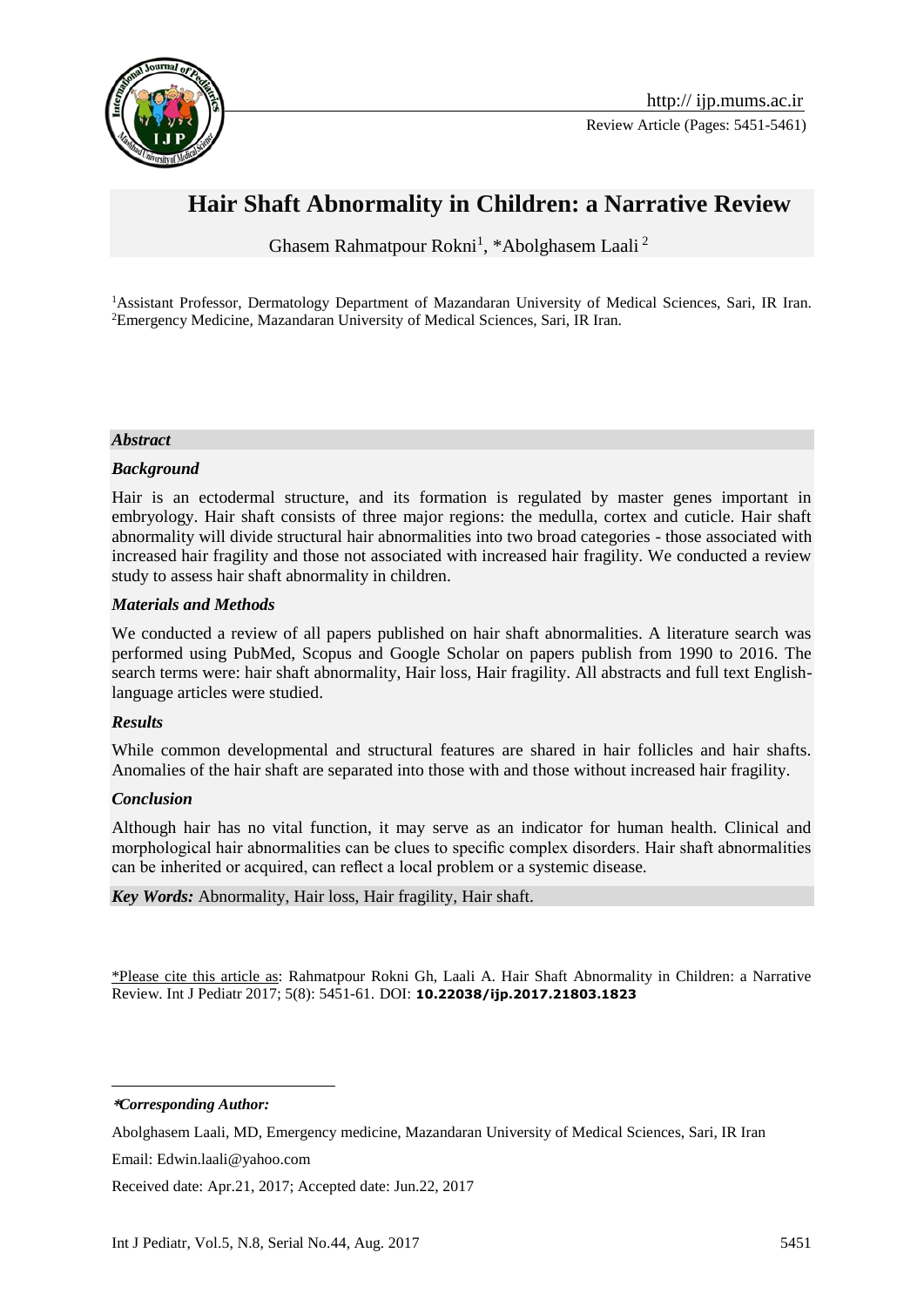#### **1- INTRODUCTION**

 Hair is an ectodermal structure, and its formation is regulated by master genes important in embryology. The mammalian hair follicle develops from the epidermis (1). The major biochemical components of human hair are the intermediate filaments or keratins and the keratin-associated proteins (2). Keratins belong to the superfamily of proteins that form 8- to 10 nm filaments (IFs) in the cytoplasm of many epithelial cells. The terminology for human hair basic keratins is abbreviated internationally as "hHb" (3).

Keratin-associated proteins are divided into two groups, high-cysteine and high glycine-tyrosine-rich polypeptides, according to the amino acid composition. Cysteine-rich keratins contain high-sulfur (15–30%) proteins and ultra-high-sulfur proteins composed of 30% cysteine residues (4). A trichohyalin gene is only characterized in rabbits so far, and further work is necessary to unravel the human homologue (5).

Hair shafts are made by the hair follicle, a complex miniorgan of the skin, which constitutes the pilosebaceous unit together with its associated structures, the sebaceous gland, the apocrine gland and the arrector pili muscles. Hair follicle formation largely takes place during fetal and perinatal skin development. However, after skin wounding *de novo* hair follicle formation may also occur in adult mouse and rabbit skin [\(6\)](javascript:void(0);), and can even be induced in adult human skin [\(7,](javascript:void(0);) [8\)](javascript:void(0);).

Hair follicle development involves tightly coordinated prototypic ectodermal– mesodermal interactions [\(9,](javascript:void(0);) [10\)](javascript:void(0);). Ectodermal hair follicle stem cells give rise to all epithelial components of the hair follicle, including the sebaceous gland and apocrine gland, while the mesoderm derived cells will develop into the follicular dermal papilla and the connective tissue sheath. Instead, neural

crest-derived melanocyte progenitors give rise to the hair follicle pigmentary unit [\(11,](javascript:void(0);) 12). We conducted a review study to assess hair shaft abnormality in children.

# **2- MATERIALS AND METHODS**

We conducted a narrative review of all papers published on hair shaft abnormalities. A literature search was performed using PubMed, Scopus and Google Scholar on papers publish from 1990 to 2016. The search terms were: "Hair shaft abnormality", "Hair loss", and "Hair fragility". All abstracts and full text English-language articles were studied.

In addition the reference lists of identified articles were scanned and related articles link on PubMed was used to find relevant articles. All studies that contained different types of hair shaft abnormalities (acquired or hereditary), with or without hair loss included.

Articles about scarring alopecia and nonscarring alopecia were excluded. Any study that met the selection criteria, regardless of the publication date, was included in an initial phase of review. Eligible articles were independently assessed for quality by two authors.

# **3- RESULTS AND DISCUSSION**

# **3-1. Types of hair**

 While common developmental and structural features are shared in hair follicles (HFs), and hair shafts, there are a variety of hair types in a single organism. In the mouse, there are four distinct hair types making up the coat and specialized hairs such as vibrissae, and tail hair  $(13)$ , which play important thermoregulatory and sensory roles. In humans, there are also different types of hair, although by structure and localization, these cannot be directly correlated to any specific hair type in mice. Human hair grows everywhere on the external body except for glabrous skin, which is present on the palms of the hands,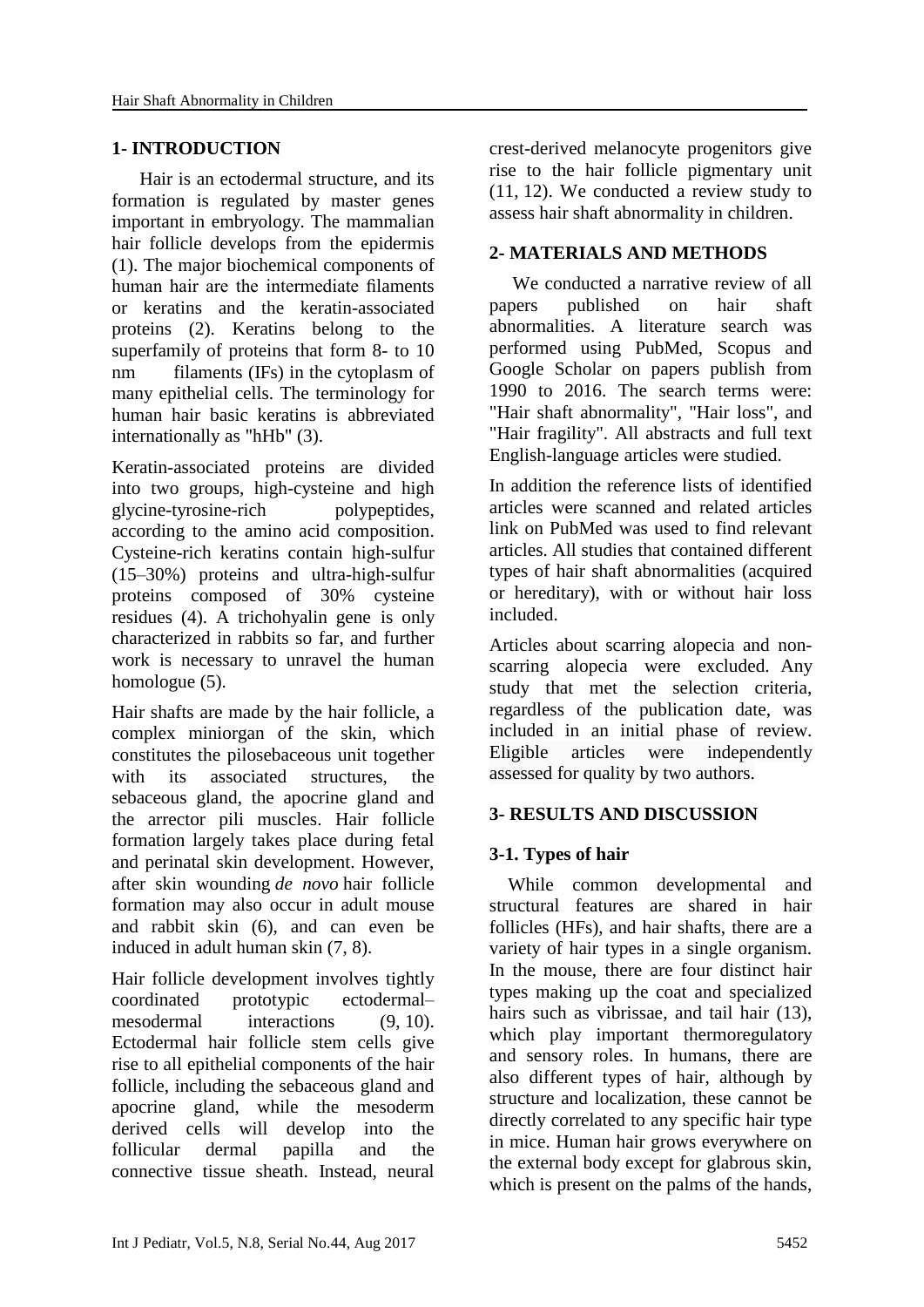soles of the feet and lips. There are specialized types of hair such as the hair that is found on the eyebrows and eyelashes. The density of hair (HFs per area of skin) is determined during development and varies between individuals. The first hair type is formed in fetal life and is called lanugo hair. This type of hair is characterized as fine, nonmedullated, and lightly pigmented. Vellus hair replaces lanugo hair on a human fetus in late gestation, and is characteristically short, non-medullated, and not associated to a sebaceous gland.

On the scalp, vellus hair is replaced by pigmented terminal hair before or shortly after birth. On the body, vellus hair is present throughout childhood and is replaced by terminal hair in certain areas of the body (arms, legs), during and after puberty. The pituitary gland secretes hormones that trigger the production of androgens in the ovaries and testicles, promoting replacement of vellus hairs with coarse pubic hair in the pubic region and terminal hair in the axillary region. In addition, adult males develop terminal hair on their face and chest (14). Although hair has no vital function, it may serve as an indicator for human health. Clinical and morphological hair abnormalities can be clues to specific complex disorders. The human hair form and the diameter are determined by the anatomy of the hair follicle (15, 16).

Changes in the hair shaft can occur physiologically such as in pregnancy but in general mirror a disease process. Nissimov and Elchalal (17), described for the first time that hair diameter increases during a normal physiological process. Anomalies of the hair shaft are separated into those with and those without increased hair fragility. Hair shaft abnormalities can be inherited or acquired, can reflect a local problem or a systemic disease (**Table.1**).

| Classification    | Acquired or congenital  |
|-------------------|-------------------------|
|                   | Exogenous or genetic    |
|                   | Diffuse or localized    |
| Clinical aspect   | Dry hair and lusterless |
| Uncombable hair   | Fair hair               |
|                   | Breaks easily           |
| Diagnosis History | Physical examination    |
|                   | Light and scanning      |
|                   | electron microscopy     |
|                   | Biochemical analysis    |

**Table-1**: Features of hair shaft diseases (5)

It is important to know whether the hairs do never grow, or whether a defect in the hair cycle exists such as in the anagen phase, limiting the duration of hair growth. The fact that alopecia in a given case is caused by hair which is falling out to light traction, while still growing may be a clue for loose anagen hair syndrome. Most of the genotrichoses show a Mendelian trait of inheritance. However, some are non-Mendelian phenotypes representing lethal mutations surviving only by mosaicism. These traits may follow para dominant inheritance as emphasized by Happle and König (18). There are polygenic and monogenic hair disorders. Online Mendelian inheritance in man' gives 66 entries for hypotrichosis and 153 entries for alopecia which illustrates the heterogeneity of the problem. In the daily work, a clinical classification of alopecia which also includes hair shaft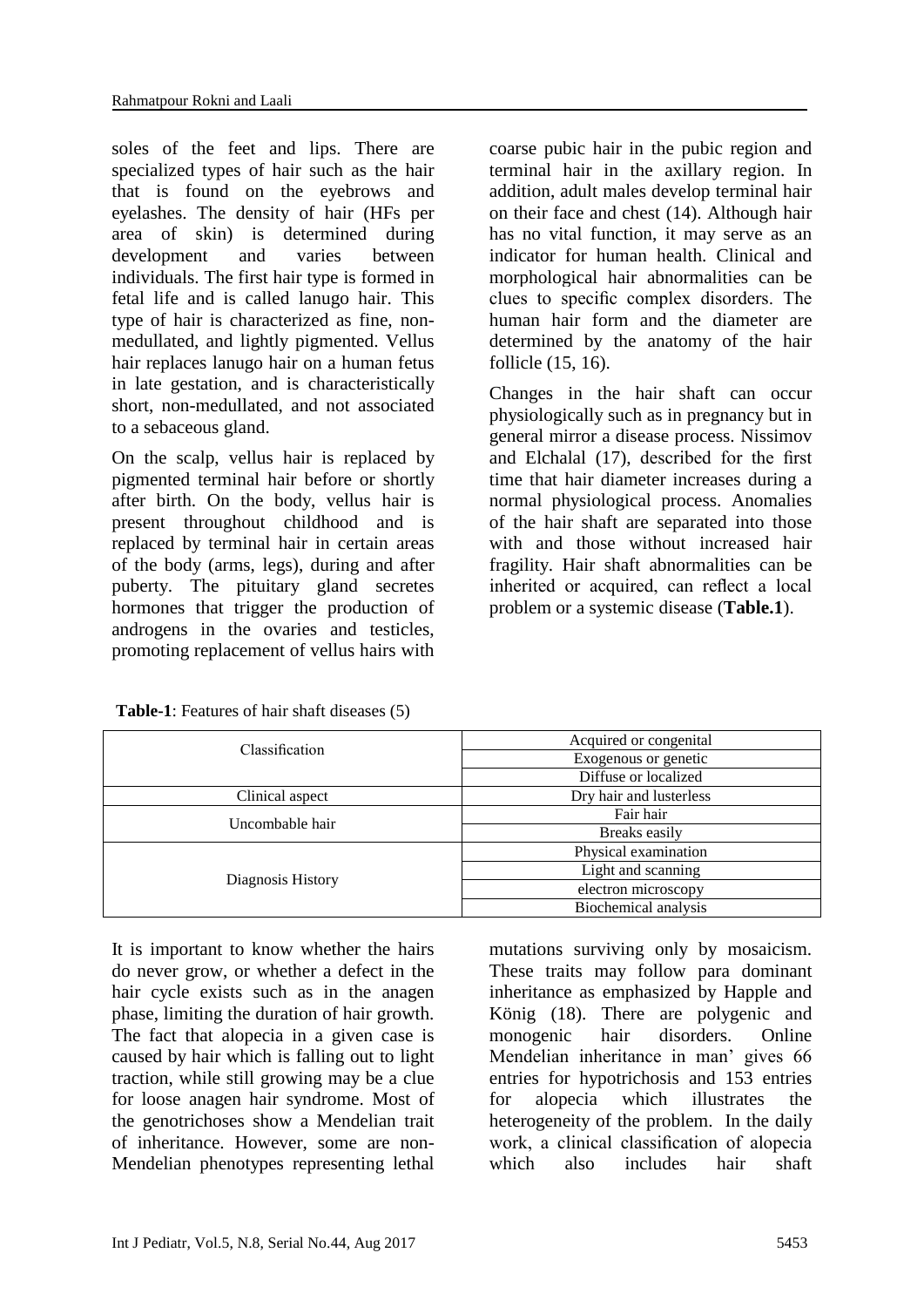abnormalities as proposed by Happle seems reasonable: (i) total or subtotal absence of scalp hair in early childhood, (ii) more or less diffuse hypotrichosis that may or may not deteriorate during life or even diminish, (iii) absence of hair in distinctly demarcated patches or streaks. Complex systemic diseases may lead to typical hair shaft alterations such as trichorrhexis nodosa, trichorrhexis invaginata, and trichoschisis. Hair shaft disorders include "uncombable hair" with a triangular and canaliculi diameter (19).

If a clinician determines that a hair shaft disorder is likely, further classification and diagnosis can often be done in the office with a hair mount. An algorithmic approach to making the diagnosis of a hair shaft disorder is presented. This algorithm should be used as a guide and not an absolute, as variations and overlaps in hair shaft disorders are seen. Disorders of the hair shaft are typically segregated by those that are congenital or acquired; further classification is based on the presence or absence of hair shaft fragility that can lead to breakage (**Table.1**).

A review of the most common hair shaft disorders is presented below. Although, our emphasis is on the clinical presentation and diagnosis of the hair shaft disorder, we have included a summary of the molecular defects where known. Not only is an understanding of these molecular defects critical in understanding and correlating clinical findings, it is helpful in counseling patients and potentially offering treatment options (20).

# **3-2. Hair Shaft Alterations and the Dysmorphologist**

Hair changes may be a significant finding or even the initial presentation of a syndrome giving the clue to the diagnosis, e.g. Trichothiodystrophy (TTD). Clinically hair in these syndromes may be sparse, slow growing, fragile and brittle, Uncombable hair syndrome, dry and

lusterless. The hair color may give further information on the existence of genetic disorders with hair shaft anomalies. Clinical diagnosis in dysmorphology is often like a puzzle, and numerous stones help to complete the whole picture. Hair morphology as a tool for the diagnosis of genetic diseases has been recognized by dysmorphologists (21).

In Keratitis-ichthyosis-deafness (KID) syndrome (keratosis, ichthyosis and deafness), more than 90% of patients have alopecia often associated with hair shaft alterations (22). To investigate hair shaft disorders, about 50 hairs should be visualized under light microscopy. There are exceptions such as Netherton syndrome where repeated samples of hairs may be necessary to confirm the diagnosis. The hair sampling should be performed where clinical hair abnormalities are most prominent. There are hair shaft disorders which have more impressive changes in the occipital area because of maximal trauma such as in TTD and monilethrix.

It is important to compare normal and affected hairs. In patients with hair shaft diseases, hair should be cut just above the scalp to make sure that weathering of hair which is found on the distal parts does not interfere. In case no hair shaft alteration is found, alopecia could result from a defect in the hair cycling process, and therefore in such cases hair should be plucked by a pair of forceps with rubber or plastic tubing over the tips as in loose anagen hair syndrome or in dystrophic anagen hair. Examination under light and scanning electron microscopes is an important step in the diagnosis of hair shaft disorders. A diagnostic clue for breaking hair is a brush on the distal end of the shaft. An important question is also whether cuticles are normal, sparse or even lacking.

# **3-3. Hair Shaft Alterations in Ectodermal Dysplasias**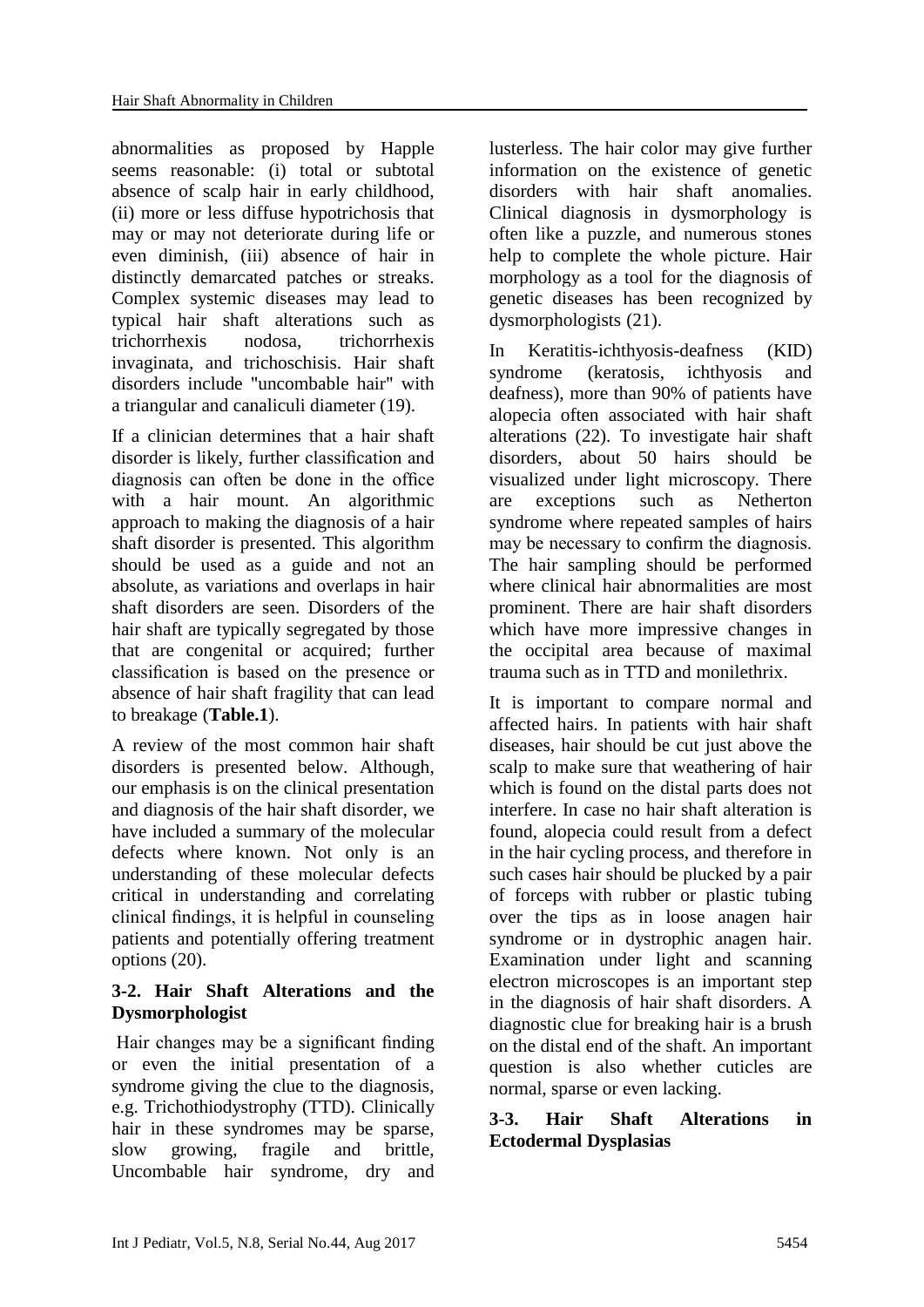Ectodermal dysplasias are a large group of heritable conditions characterized by congenital defects of one or more ectodermal structures (23). Selvaag et al. (24), investigated hair samples of patients with various ectodermal dysplasias such as Hypohidrotic Ectodermal Dysplasia (HED), pachyonychia congenita, Trichodento-osseous (TDO) syndrome, and Trichorhinophalangeal syndrome type I (TRPS1) by scanning electron microscopy. The hairs of those patients showed twisting, longitudinal grooves, trichorrhexis nodosa and variations in hair caliber (25).

Ectrodactyly, ectodermal dysplasia and cleft palate (EEC) syndrome has initially been described in 1804. Since then the clinical spectrum has been further delineated. EEC syndrome is an autosomal dominant trait involving ectodermal and mesodermal tissue. Marked scalp dermatitis may occur early in the disease (26, 27). Scarring folliculitis in a 16-yearold boy was observed by Trüeb et al. (28).

They documented reduced hair elasticity indicating either an abnormal composition or a disordered arrangement of microfibrils within the apparently normal keratin matrix. Hair is affected in all cases. Hair is light colored, coarse and dry. Axillary and pubic hair may be sparse. An increase in hair pigmentation with age has been observed. A germline missense mutation in the p63 gene underlying EEC syndrome has been reported (29).

# **3-4. Acquired hair shaft disorders with increased fragility and breakage**

Bubble hair occurs when bubbles form within the hair cortex due to high temperatures from styling with blow dryers or curling irons (30). This leads to hair breakage and alterations in hair texture and manageability as seen in this representative case (31). Hair dryers may cause this deformity when they overheat, especially when excess lint and hair are blocking the air intake of the hair dryer (32). In a prior study, a temperature of 175–215 °C for 5 min was sufficient to create these bubbles; however, if the heat is applied to damp hair, the threshold could be even lower (30, 33) .

# **3-5. Congenital hair shaft disorders without increased fragility**

Uncombable hair syndrome (UHS), pili annulati, pseudo pili annulati, and woolly hair UHS presents with characteristic unruly hair that is difficult to style and has the appearance of standing away from the scalp (38). These changes are typically noted in childhood, but acquired UHS has been reported (39). UHS usually occurs without any other associations, although ocular, dental, or ectodermal defects (40) have been reported in the setting of UHS (41, 42). On light microscopic examination of mounted hair, the shaft may have a canal-like longitudinal groove along one or two facets; however, this finding is subtle and difficult to detect (37).

When hair cross-sections are examined (not an office procedure), the characteristic triangular or kidney-shaped appearance of the hair shaft is diagnostic. The irregular and changing shapes of the hair crosssection prevent adjacent hairs from lying flat or forming locks, and this accounts for the stand away appearance. To deal with this problem, the hair should be trimmed to reduce its volume, and the use of a silicone-based leave-in conditioner may aid in managing the hair.

The etiology of this hair shaft disorder is unknown. Pili annulati is a rare hair shaft disorder characterized by bright and dark bands when viewed with reflected light. This banded appearance is attractive and can affect the entire scalp, as well as the axillae, beard, and pubic areas (43, 44). There is no fragility, and the hair can grow long. The bright bands correspond to abnormal air-filled cavities within the hair cortex (45-47). On a hair mount, these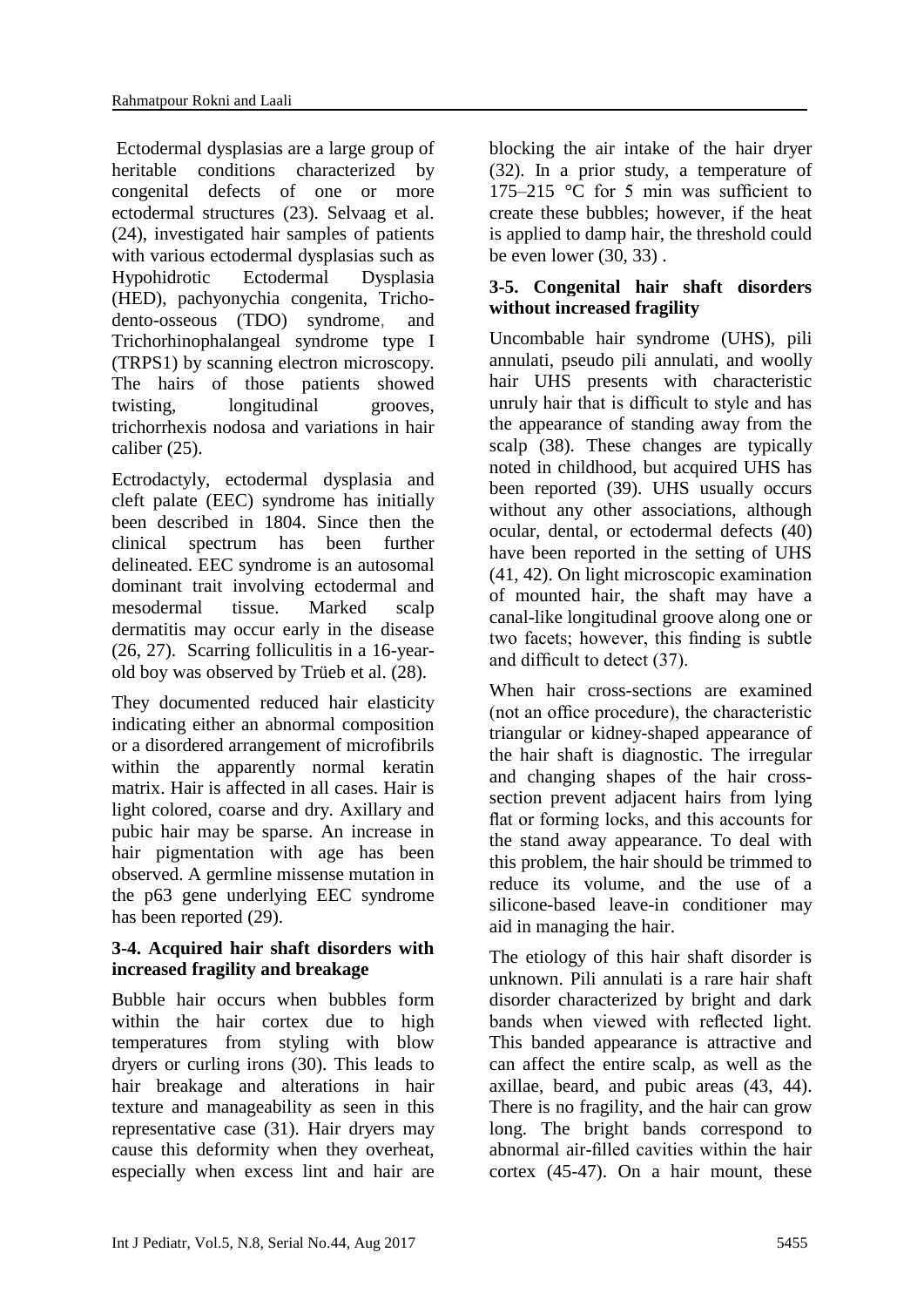bright bands appear dark because transmitted light is not permitted to pass through. This differs from Pseudo pili annulati in which there are no air-filled cavities, and instead the banded appearance is an optical effect stemming from the partial twisting of the hair shaft in an oscillating manner (48).

Pili annulati is inherited in an autosomal dominant fashion. Initial theories that pili annulati was due to a keratin defect have not been borne out. Immunohistochemical studies of epithelial cytokeratins and linkage studies of keratin gene clusters among families with pili annulati have been found to be normal (48). Recently, the gene for pili annulati has been localized to the telomeric region of chromosome 12q (49). Candidate genes include regulatory proteins involved in the normal formation or degradation of the

basement membrane zone of the lamina densa and sublamina densa layers of the hair follicle (43).

### **3-6. Congenital hair shaft disorders with increased fragility and breakage**

Congenital Trichorrhexis nodosa (TN), trichothiodystrophy (TTD), pili torti, trichorrhexis invaginata, and monilethrix Congenital TN, may occur as the sole clinical abnormality in a sporadic case, or in families, with the abnormal fragility of the hair becoming evident shortly after birth. There are no abnormal laboratory findings in these patients. More commonly, TN is noted as an incidental finding in patients with other hair shaft disorders associated with fragility, such as pili torti, monilethrix, or TTD (**Figurers 1, 2**).



**Fig.1:** Pilitorti with increased fragility and breakage of hairs in Pierre Robin patient.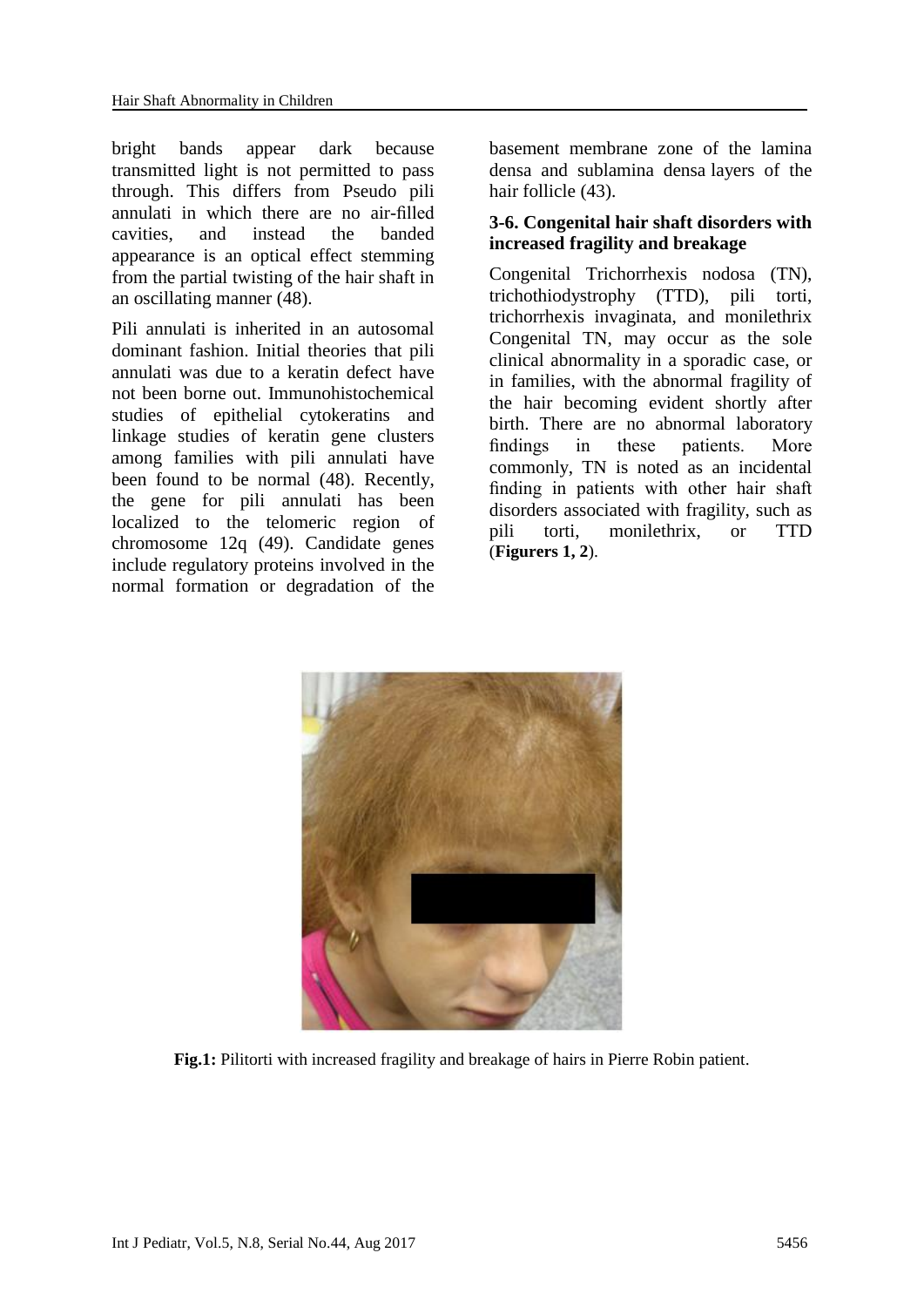

**Fig.2**: Monilethrix. Monilethrix is a hair shaft disorder with increased fragility and breakage of hairs.

#### **4- DISCUSSION**

 Argininosuccinic aciduria is an inborn error of urea synthesis which can cause mental retardation. This rare syndrome is caused by a deficiency of the enzyme argininosuccinate lyase, and large amounts of argininosuccinic acid are found in the urine, blood, and cerebrospinal fluid. This abnormality is now tested for and diagnosed in infancy. If unrecognized, neonates present with failure to thrive that can lead to lethargy and coma (66). The hair defect was historically an important diagnostic clue to this systemic disease.

TTD is a term that describes cysteinedeficient brittle hair (67). Hair is an important clinical marker for this rare inherited disorder with a wide variety of phenotypes: these phenotypes range from brittle hair only to a neuroectodermal symptom complex with severe intellectual and developmental impairment. Diagnosis of TTD can be made by examination of the hair. The diagnosis is suspected with a hair mount and light microscopy, which shows hair shafts with an undulating, wavy outline rather than the usual straight outline (68). There may be trichoschisis fractures (69), TN-like fractures, and

ribboning, which describes the flattened hair shaft folded over itself like a ribbon (70). Polarizing microscopy further supports the diagnosis, with hair shafts showing alternating bright and dark (tiger tail) bands (67), in the position of darkness. Amino acid analysis of the hair confirms the diagnosis with a cysteine content reduced to less than half of normal values. The wide variety of clinical phenotypes ranges from short, fragile hair alone to a variety of symptoms including, but not limited to, photosensitivity, ichthyosis, brittle hair, intellectual impairment, decreased fertility, and short stature. Neurological abnormalities, developmental delay, and immunodeficiency, may also be present.

TTD is an autosomal recessive disorder, and mutations in three different genes have been implicated in its pathogenesis. These genes, xeroderma [pigmentosum](http://genesdev.cshlp.org/content/15/1/15.full) group D (XPD), xeroderma pigmentosum type B (XPB), and L-tartrate [dehydratase](http://www.search.ask.com/web?apn_dtid=%5EBND533%5EYY%5EIR&apn_ptnrs=%5EAG5&atb=sysid%3D533%3Aappid%3D124%3Auid%3D24256d1bdc0c3ba7%3Auc2%3D622%3Atypekbn%3D1.1%3Asrc%3Dds%3Ao%3DAPN10644%3Atg%3D&d=533-124&gct=ds&o=APN10644&p2=%5EAG5%5EBND533%5EYY%5EIR&page=1&q=Identification+of+the+L-tartrate+dehydratase+genes&tpr=5&ots=1497721719931) (ttdA), are components of the transcription factor II H (Human), a multiprotein complex that is involved in the nucleotide excision repair pathway (69). Mutations in these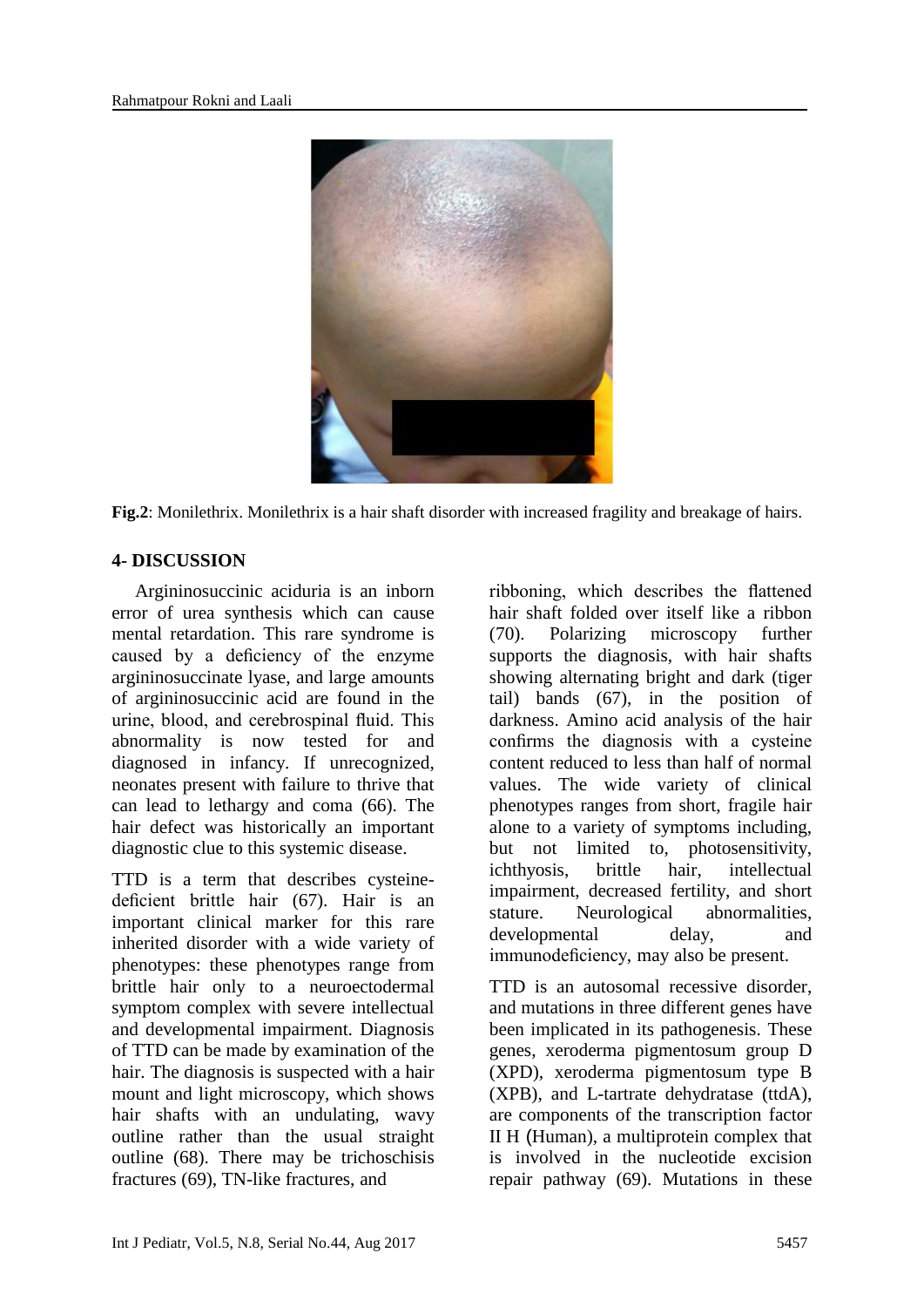genes are associated not only with TTD but also with the rare genetic diseases Xeroderma pigmentosum (XP), and Cockayne syndrome. Pili torti is characterized by hair that does not grow long and is easily broken; the hair often has a "spangled" appearance due to the unequal reflection of light from the twisted surface. Patchy hair breakage and coarse stubble are typically seen in the occiput and temporal areas due to friction. Pili torti can also involve the eyebrows and eyelashes. A diagnosis is made by light microscopic observation of flattened hair twisted at 180 along its axis and occurring in groups of 3–10. Sometimes this twisting can be difficult to visualize with a hair mount due to the flattening of the hair; thus, if the diagnosis is suspected, the hair may be viewed by light microscopy without mounting media.

Although pili torti hair may be seen in isolation, it is commonly associated with other congenital defects and therefore, if identified, further evaluation for possible neurological and ectodermal disorders is an important part of the clinical evaluation (71). The twisting of the hair is likely due to irregularities in the inner root sheath, which may induce an uneven molding of the hair shaft (72). New research suggests that these alterations may occur in the face of mitochondrial dysfunction, and may be influenced by the presence of reactive oxygen species (73).

# **5- CONCLUSION**

 Although, hair has no vital function, it may serve as an indicator for human health. Clinical and morphological hair abnormalities can be clues to specific complex disorders. Changes in the hair shaft can occur physiologically such as in pregnancy but in general mirror a disease process. Anomalies of the hair shaft are separated into those with and those without increased hair fragility. Hair shaft abnormalities can be inherited or acquired,

can reflect a local problem or a systemic disease.

#### **6- CONFLICT OF INTEREST:** None.

### **7- ACKNOWLEDGMENT**

We appreciate the research deputy of Mazandaran University of Medical sciences for their financial support.

### **8- REFERENCES**

1. Itin PH. Embryologie der Haut; in Traupe H, Hamm H (eds). Pädiatrische Dermatologie. Berlin: Springer; 1999. Pp.1-9.

2. Powell BC, Rogers GE. The role of keratin proteins and their genes in the growth, structure and properties of hair. EMBO J. 1997; 78:59-148.

3. Jollès P, Zahn H, Höcker H (eds). Formation and Structure of Human Hair. Basel: Birkhäuser; 1997. Pp. 59–148.

4. Emonet N, Michaille JJ, Dhouailly D. Isolation and characterization of genomic clones of human sequences presumably coding for hair cysteine-rich proteins. J Dermatol Sci 1997; 14: 1-11.

5. Itin PH, Sarasin A, Pittelkow MR. Trichothiodystrophy. Update on the sulfurdeficient brittle hair syndromes. J Am Acad Dermatol 2001; 44: 891–920.

6. Ito M, Yang Z, Andl T, Cui C, Kim N, Millar SE, Cotsarelis G. Wnt-dependent de novo hair follicle regeneration in adult mouse skin after wounding. Nature 2007; 447: 316– 20.

7. Reynolds AJ, Lawrence C, Cserhalmi-Friedman PB, Christiano AM, Jahoda CA. Trans-gender induction of hair follicles. Nature 1999; 402: 33–4.

8. Chuong CM, Cotsarelis G, Stenn K. Defining hair follicles in the age of stem cell bioengineering. J Invest Dermatol 2007; 127: 2098–2100.

9. Schmidt-Ullrich R, Paus R. Molecular principles of hair follicle induction and morphogenesis. Bioessays 2005; 27: 247–61.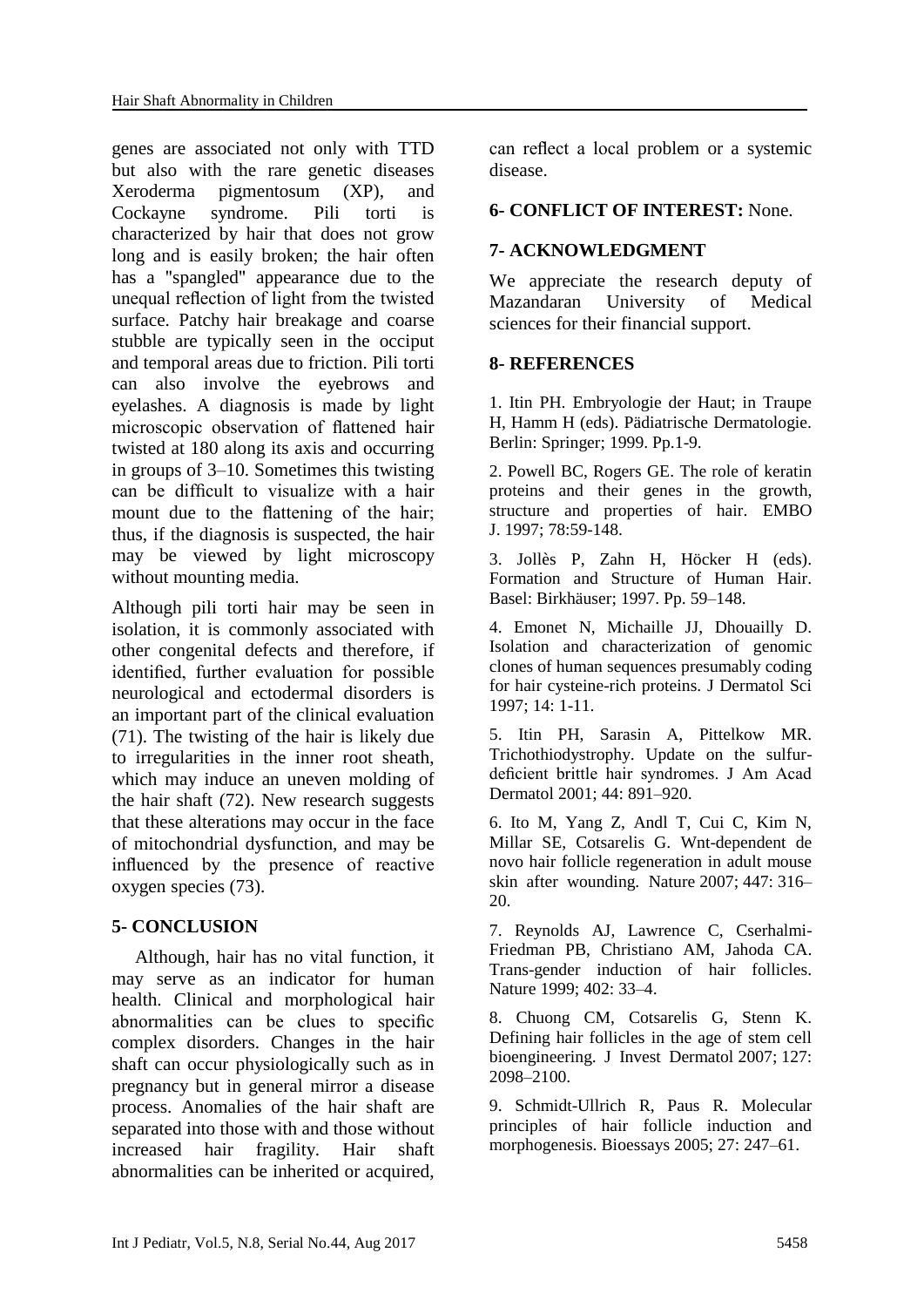10. Fuchs E. Scratching the surface of skin development. Nature 2007; 445: 834–42.

11. Rahmatpour Rokni Ghasem, Bahar Adele, Sharifian MAhnaz. Etiological diagnosis of hirsutism and its associated symptoms in premenopausal women. Clinical, Cosmetic and Investigational Dermatology 2016; (7): 31-7. [Persian]

12. Fuchs E, Horsley V. More than one way to skin. Genes Dev 2008; 22: 976–85.

13. Duverger O, Morasso MI. Epidermal patterning and induction of different hair types during mouse embryonic development. Birth Defects Res C Embryo Today 2009; 87: 263– 72.

14. Muller-Rover S, Handjiski B, van der Veen C, Eichmuller S, Foitzik K, McKay IA, et al. A comprehensive guide for the accurate classification of murine hair follicles in distinct hair cycle stages. J Invest Dermatol 2001; 117: 3–15.

15. Lindelöf B, Forslind B, Hedblad MA, Kaveus U. Human hair form: Morphology revealed by light and scanning electron microscopy and computer aided threedimensional reconstruction. Arch Dermatol 1990; 124: 1359-63.

16. Rahmatpour Rokni Gh, HeidariGorji AM, Sharifian M, Rezaei Talarposhti AH. The Relationship between Androgenic Alopecia and Prostate Cancer. International Journal of Medical Research and Health Sciences 2016; 5: 23-9.

17. Nissimov J, Elchalal U. Scalp hair diameter increases during pregnancy. Clin Exp Dermatol 2003; 28: 525–30.

18. Happle R, König A. Familial naevussebaceus may be explained by paradominanz transmission. Br J Dermatol 1999; 144: 377.

19. Happle R. Genetic hair loss. ClinDermatol 2001; 19: 121–8.

20. Mirmirani P. What is your diagnosis? Bubble hair. Cutis 2008; 82: 176.

21. Silengo M, Valenzise M, Sorasio L, Ferrero GB. Hair as a diagnostic tool in dysmorphology. Clin Genet 2002; 62: 270–2.

22. Itin P. KID syndrome; in Schachner LA, Hansen RC: Pediatric Dermatology. Edinbourgh: Mosby; 2003.Pp. 416–8.

23. Itin PH, Fistarol SK. Ectodermal dysplasias. Am J Med Genet 2004; 131: 45– 51.

24. Selvaag E, Aas AM, Heide S. Structural hair shaft abnormalities in hypomelanosis of Ito and other ectodermal dysplasias. ActaPaediatr 2000; 89: 610–2.

25. Gilgenkrantz S, Blanchet-Bardon C, Nazzaro V, Mujica P, Alembik Y. Hypohidrotic ectodermal dysplasia: Clinical study of a family of 30 over three generations. Hum Genet 1990; 81: 120–2.

26. Fosko SW, Stenn KS, Bolognia JL. Ectodermal dysplasias associated with clefting: Significance of scalp dermatitis. J Am Acad Dermatol 1992; 27: 249–56.

27. Trüeb RM, Bruckner-Tuderman L, Wyss M, Widmer M, Wüthrich B, Burg G. Scalp dermatitis, distinctive hair abnormalities and atopic disease in the ectrodactyly-ectodermal dysplasia-clefting syndrome. Br J Dermatol 1995; 132: 621–5.

28. Trüeb RM, Tsambaos D, Spycher MA, Müller J, Burg G. Scarring folliculitis in the ectrodactyly-ectodermal dysplasia-clefting syndrome: Histologic, scanning electronmicroscopic and biophysical studies of hair. Dermatology 1997; 194: 191–4.

29. Wessagowit V, Mellerio JE, Pembroke AC, McGrath JA. Heterozygous germline missense mutation in the p63 gene underlying EEC syndrome. Clin Exp Dermatol 2000; 25:  $441 - 3$ .

30. Krasnoff J, Glusac E, Bolognia JL. Bubble hair – a possible explanation for its distribution. Int J Dermatol 1998; 37: 380–2.

31. Brown VM, Crounse RG, Abele DC. An unusual new hair shaft abnormality: "bubble hair". J Am AcadDermatol 1991; 15: 1113–17.

32. [Susan P. Detwiler, Johnny L. Carson, John](javascript:void(0);)  [T. Woosley, Todd M. Gambling, Robert A.](javascript:void(0);)  [Briggaman](javascript:void(0);)

Bubble hair. Case caused by an overheating hair dryer and reproducibility in normal hair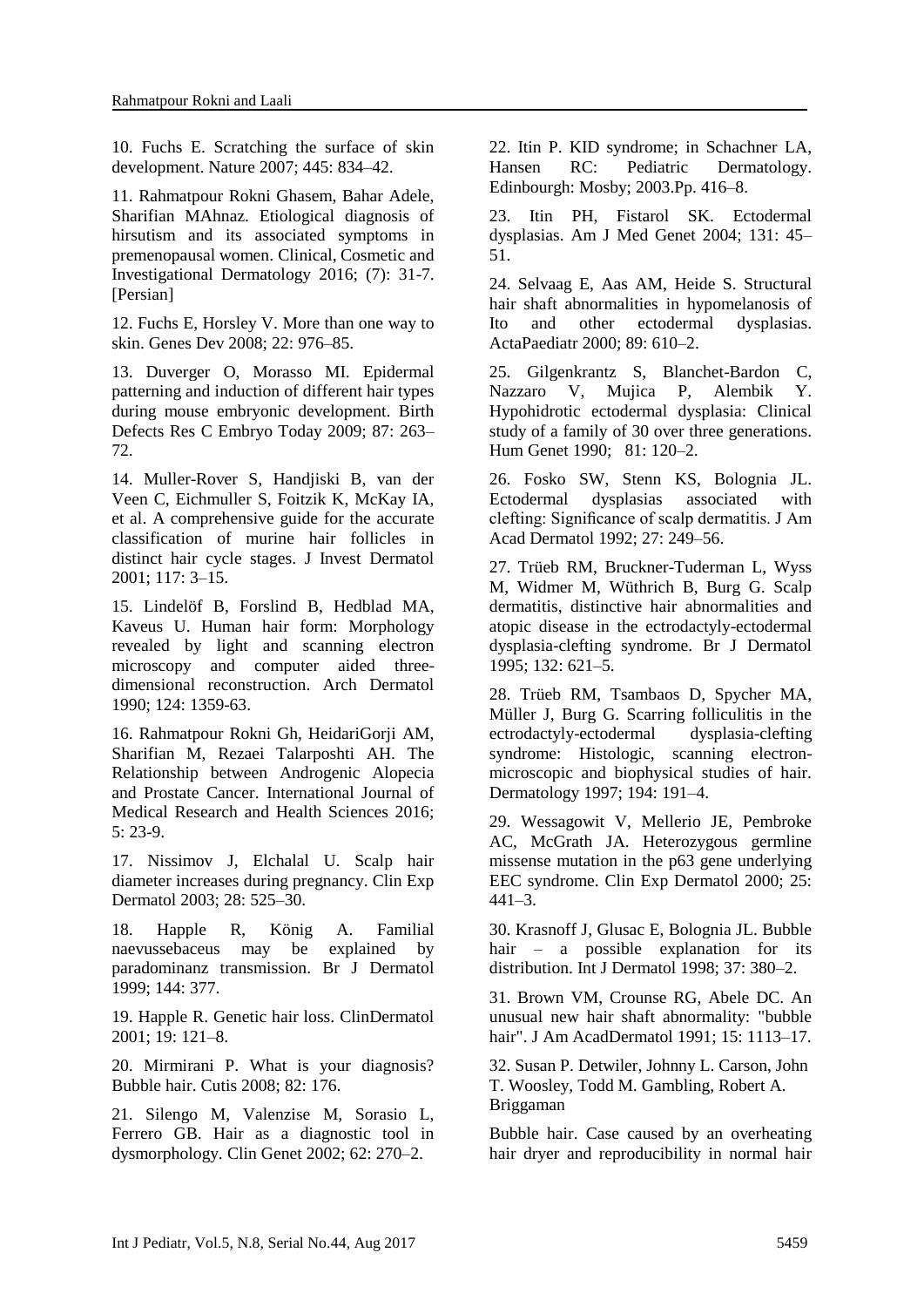with heat. J Am Acad Dermatol 1994; 30: 54– 60.

33. Gummer CL. Bubble hair: a cosmetic abnormality caused by brief, focal heating of damp hair fibres. Br J Dermatol 1994; 131: 901–3.

34. Mirmirani P. Ceramic flat irons: improper use leading to acquired trichorrhexisnodosa. J Am Acad Dermatol 2010; 62: 145–7.

35. Farshchian M, Ansar A, Zamanian A, Rahmatpour Rokni Gh, [Kimyai-Asadi](https://www.ncbi.nlm.nih.gov/pubmed/?term=Kimyai-Asadi%20A%5BAuthor%5D&cauthor=true&cauthor_uid=25709487) A, Farshchian M. Drug-induced skin reactions: a 2-year study. Clinical, Cosmetic and Investigational Dermatology 2015:8 1–4. [Persian]

36. Rogers M. Hair shaft abnormalities: Part I. Australas J Dermatol 1995; 36: 179–84.

37. Fichtel JC, Richards JA, Davis LS. Trichorrhexisnodosa secondary to argininosuccinic aciduria. Pediatr Dermatol 2007; 24: 25–7.

38. Ravella A, Pujol RM, Noguera X, de Moragas JM. Localized pilicanaliculi and trianguli. J Am Acad Dermatol 1997; 17: 377– 80.

39. Kuhn CA, Helm TN, Bergfeld WF, McMahon JT. Acquired uncombable hair. Arch Dermatol 1993; 129: 1061–2.

40. Shelley WB, Shelley ED. Uncombable hair syndrome: observations on response to biotin and occurrence in siblings with ectodermal dysplasia. J Am Acad Dermatol 1985; 13: 97– 102.

41. [Schena D,](https://www.ncbi.nlm.nih.gov/pubmed/?term=Schena%20D%5BAuthor%5D&cauthor=true&cauthor_uid=17958786) [Germi L,](https://www.ncbi.nlm.nih.gov/pubmed/?term=Germi%20L%5BAuthor%5D&cauthor=true&cauthor_uid=17958786) [Zamperetti MR,](https://www.ncbi.nlm.nih.gov/pubmed/?term=Zamperetti%20MR%5BAuthor%5D&cauthor=true&cauthor_uid=17958786) [Darra](https://www.ncbi.nlm.nih.gov/pubmed/?term=Darra%20F%5BAuthor%5D&cauthor=true&cauthor_uid=17958786)  [F,](https://www.ncbi.nlm.nih.gov/pubmed/?term=Darra%20F%5BAuthor%5D&cauthor=true&cauthor_uid=17958786) [Giacopuzzi S,](https://www.ncbi.nlm.nih.gov/pubmed/?term=Giacopuzzi%20S%5BAuthor%5D&cauthor=true&cauthor_uid=17958786) [Girolomoni G.](https://www.ncbi.nlm.nih.gov/pubmed/?term=Girolomoni%20G%5BAuthor%5D&cauthor=true&cauthor_uid=17958786) Uncombable hair syndrome, mental retardation, single palmar crease and arched palate in a patient with neurofibromatosis type I. Pediatr Dermatol 2007; 24: 73–5.

42. Jarell AD, Hall MA, Sperling LC. Uncombable hair syndrome. Pediatr Dermatol 2007; 24: 436–8.

43. Giehl KA, Ferguson DJP, Dean D, Chuang YH, Allen J, Berker DARDE, et al. Alterations in the basement membrane zone in pili annulati hair follicles as demonstrated by electron microscopy and immunohistochemistry. British Journal of Dermatology 2004; 150: 722–27. doi:10.1111/j.0007-0963.2004.05837.x

44. Cady L. A study of ringed hair. Arch Derm Syph 1922; 6: 301–17.

45. [Giehl KA,](https://www.ncbi.nlm.nih.gov/pubmed/?term=Giehl%20KA%5BAuthor%5D&cauthor=true&cauthor_uid=15482289) [Ferguson DJ,](https://www.ncbi.nlm.nih.gov/pubmed/?term=Ferguson%20DJ%5BAuthor%5D&cauthor=true&cauthor_uid=15482289) [Dawber RP,](https://www.ncbi.nlm.nih.gov/pubmed/?term=Dawber%20RP%5BAuthor%5D&cauthor=true&cauthor_uid=15482289) [Pittelkow MR,](https://www.ncbi.nlm.nih.gov/pubmed/?term=Pittelkow%20MR%5BAuthor%5D&cauthor=true&cauthor_uid=15482289) [Foehles J,](https://www.ncbi.nlm.nih.gov/pubmed/?term=Foehles%20J%5BAuthor%5D&cauthor=true&cauthor_uid=15482289) [de Berker DA.](https://www.ncbi.nlm.nih.gov/pubmed/?term=de%20Berker%20DA%5BAuthor%5D&cauthor=true&cauthor_uid=15482289) Update on detection, morphology and fragility in pili annulati in three kindreds. J Eur Acad Dermatol Venereol 2004; 18: 654–8.

46. Price VH, Thomas RS, Jones FT. Pili annulati. Optical and electron microscopic studies. Arch Dermatol 1998; 98: 640–7.

47. Gummer CL, Dawber RP. Pili annulati: electron histochemical studies on affected hairs. Br J Dermatol 1991; 105: 303–9.

48. Giehl KA, Dean D, Dawber RPR, Leigh I, De Berker DAR, Wojnarowska F. Cytokeratin expression in pili annulati hair follicles. Clinical and Experimental Dermatology 2005; 30: 426–28. doi:10.1111/j.1365- 2230.2005.01812.x

49. Green J, Fitzpatrick E, de Berker D, et al. A gene for pili annulati maps to the telomeric region of chromosome 12q. J Invest Dermatol 2004; 123: 1070–72. PubMed[: 15610516](http://www.ncbi.nlm.nih.gov/pubmed/15610516/) DOI: [10.1111/j.0022-202X.2004.23500.x](http://dx.doi.org/10.1111/j.0022-202x.2004.23500.x) 

50. Lantis SD, Pepper MC. Woolly hair nevus. Two case reports and a discussion of unruly hair forms. Arch Dermatol 1998; 114: 233–8.

51. Ormerod AD, Main RA, Ryder ML, Gregory DW. A family with diffuse partial woolly hair. Br J Dermatol 1997; 116: 401–5.

52. [Tursen U,](https://www.ncbi.nlm.nih.gov/pubmed/?term=Tursen%20U%5BAuthor%5D&cauthor=true&cauthor_uid=12207612) [Kaya TI,](https://www.ncbi.nlm.nih.gov/pubmed/?term=Kaya%20TI%5BAuthor%5D&cauthor=true&cauthor_uid=12207612) [Ikizoglu G,](https://www.ncbi.nlm.nih.gov/pubmed/?term=Ikizoglu%20G%5BAuthor%5D&cauthor=true&cauthor_uid=12207612) [Aktekin](https://www.ncbi.nlm.nih.gov/pubmed/?term=Aktekin%20M%5BAuthor%5D&cauthor=true&cauthor_uid=12207612)  [M,](https://www.ncbi.nlm.nih.gov/pubmed/?term=Aktekin%20M%5BAuthor%5D&cauthor=true&cauthor_uid=12207612) [Aras N.](https://www.ncbi.nlm.nih.gov/pubmed/?term=Aras%20N%5BAuthor%5D&cauthor=true&cauthor_uid=12207612) Genetic syndrome with ichthyosis: congenital ichthyosis, follicular atrophoderma, hypotrichosis, and woolly hair; second report. Br J Dermatol 2002; 147: 604–6.

53. Chien AJ, Valentine MC, Sybert VP. Hereditary woolly hair and keratosis pilaris. J Am Acad Dermatol 2006; 54: 35–9.

54. [Antonella Tosti,](http://jamanetwork.com/searchresults?author=Antonella+Tosti&q=Antonella+Tosti) [Cosimo Misciali,](http://jamanetwork.com/searchresults?author=Cosimo+Misciali&q=Cosimo+Misciali) [Bianca](http://jamanetwork.com/searchresults?author=Bianca+Maria+Piraccini&q=Bianca+Maria+Piraccini)  [Maria Piraccini,](http://jamanetwork.com/searchresults?author=Bianca+Maria+Piraccini&q=Bianca+Maria+Piraccini) [Pier Alessandro Fanti,](http://jamanetwork.com/searchresults?author=Pier+Alessandro+Fanti&q=Pier+Alessandro+Fanti) [Mauro](http://jamanetwork.com/searchresults?author=Mauro+Barbareschi&q=Mauro+Barbareschi)  [Barbareschi,](http://jamanetwork.com/searchresults?author=Mauro+Barbareschi&q=Mauro+Barbareschi) [Rossella Maria Ferretti.](http://jamanetwork.com/searchresults?author=Rossella+Maria+Ferretti&q=Rossella+Maria+Ferretti) Woolly hair, palmoplantar keratoderma, and cardiac abnormalities: report of a family. Arch Dermatol 1994; 130: 522–4.

55. McHenry PM, Nevin NC, Bingham EA. The association of keratosis pilaris atrophicans